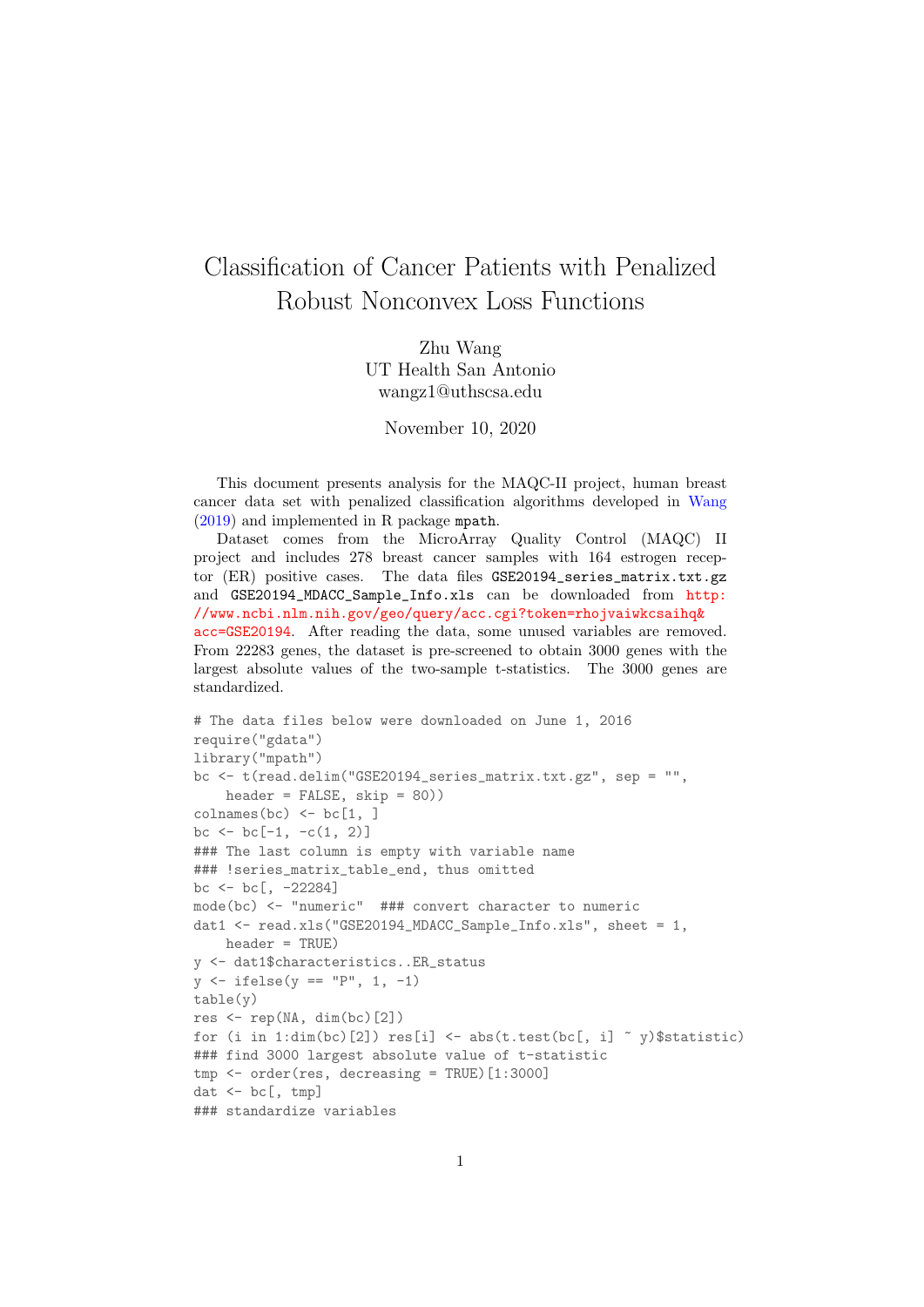dat <- scale(dat)

Set up configuration parameters.

```
### number of replicates
nrun <- 100
### penalty type
penalty <- c("enet", "snet", "mnet")
### Smallest value for lambda, as a fraction of lambda.max, the
### smallest value for which all coefficients are zero except
### the intercept
ratio <- 0.25
type.path <- "active"
nlam <- ifelse(type.path != "onestep", 30, 100)
### The training data is contaminated by randomly switching
### response variable labels at varying pre-specified
### proportions
per <- c(0, 0.05, 0.1, 0.15)
### what quantity is minimized for tuning parameter selection
tuning <- "error"
### robust nonconvex loss function, rfamily type and logistic
type <- c("closs", "gloss", "qloss", "binomial")
### and corresponding labels
type1 <- c("Closs", "Gloss", "Qloss", "Logistic")
### and corresponding tuning parameter
s \leftarrow c(0.9, 1.01, 0.5)mstop < -50plot.it <- TRUE
```

```
The training data contains randomly selected 50 samples with positive estro-
gen receptor status and 50 samples with negative estrogen receptor status, and
the rest were designated as the test data. The training data is contaminated
by randomly switching response variable labels at varying pre-specified propor-
tions per=0, 0.05, 0.1, 0.15. This process is repeated nrun=100 times. Robust
non-convex loss functions include C-loss, G-loss and Q-loss, each with penalty
LASSO, SCAD and MCP. The initial values are derived using the boosting
package bst with mstop=50 and nu provided below depending on loss function
type. For SCAD and MCP penalty, a penalty tuning parameter gam is provided
below. To select optimal penalization tuning parameters, we run five-fold cross-
validation averaging classification errors. The classification errors and num-
ber of selected variables are tabularized and plotted with plot.it=TRUE. With
type.path="nonactive", the prediction accuracy can be slightly improved in
some scenarios, for instance, with contamination rate 15%. However, the com-
puting times can be doubled. Finally, this script also contains results with
penalized logistic regression using glmreg.
```

```
summary7 <- function(x) c(summary(x), sd = sd(x))
ptm <- proc.time()
for (k in (1:4)) {
```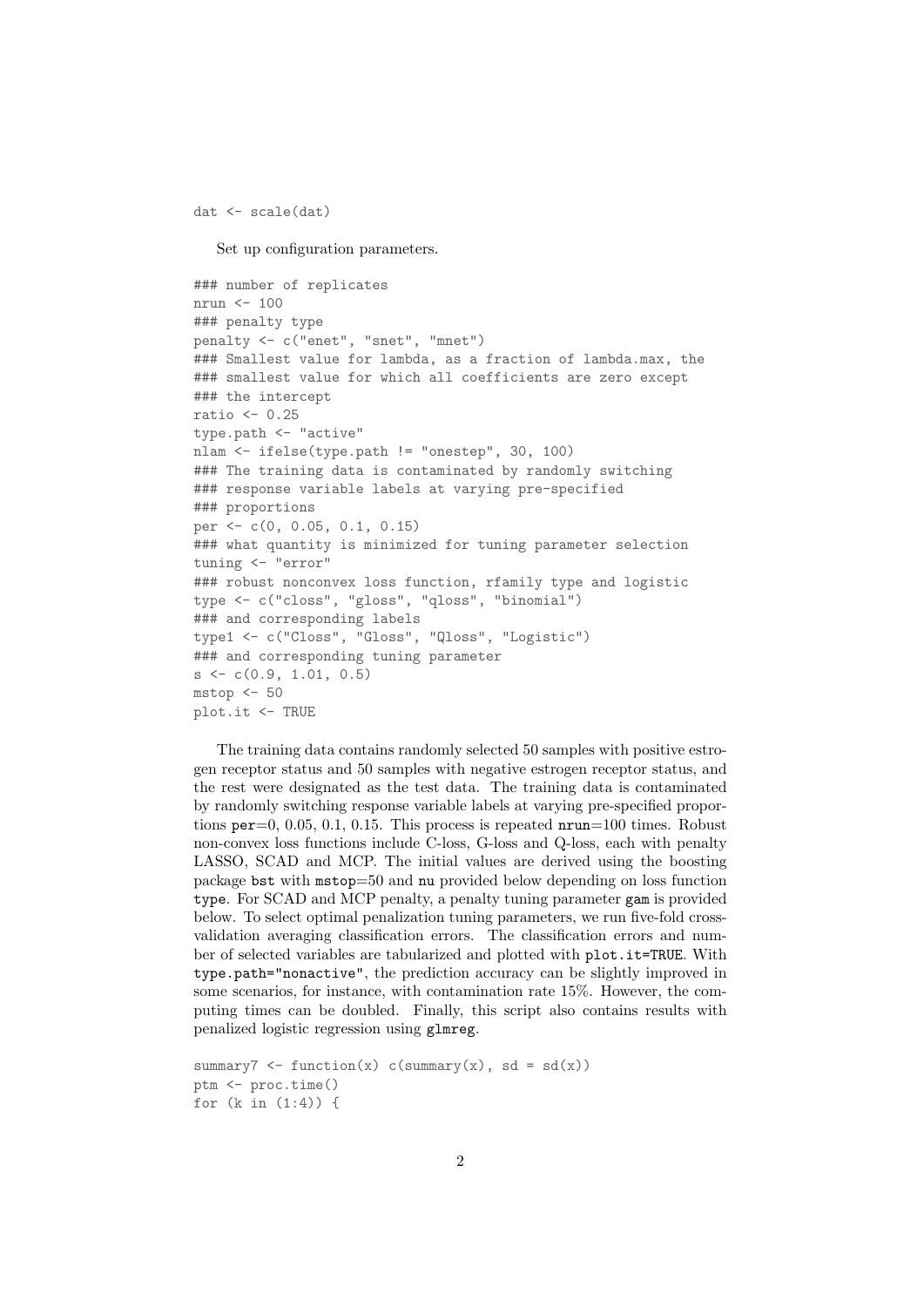```
### k controls family argument rfamily type (see above)
if (type[k] == "gloss")nu <- 0.1 else nu <- 0.01
for (j in (1:3)) {
   ### j controls argument penalty type (see above)
   gam \leftarrow ifelse(penalty[j] == "snet", 3.7, 12)
    err.m1 <- nvar.m1 <- errbest.m1 <- lambest.m1 <- matrix(NA,
        ncol = 4, nrow = nrunnvarbest.m1 <- mstopcv.m1 <- matrix(NA, ncol = 4, nrow = nrun)
    colnames(err.m1) <- c("cont-0%", "cont-5%", "cont-10%",
        "cont-15%")
    colnames(mstopcv.m1) <- colnames(nvarbest.m1) <- colnames(err.m1)
    colnames(nvar.m1) <- colnames(err.m1)
    colnames(errbest.m1) <- colnames(err.m1)
    colnames(lambest.m1) <- colnames(err.m1)
    for (ii in 1:nrun) {
        set.seed(1000 + ii)trid \leq c(sample(which(y == 1))[1:50], sample(which(y ==
            -1))[1:50])
        dtr <- dat[trid, ]
        dte <- dat[-trid, ]
        ytrold <- y[trid]
        yte \leftarrow y[-trid]
        ### number of patients/no. variables in training and test data
        dim(dtr)
        dim(dte)
        ### randomly contaminate data
        ntr <- length(trid)
        set.seed(1000 + ii)con <- sample(ntr)
        for (i in (1:4)) {
            ### i controls how many percentage of data contaminated, see
            ### argument per above
            ytr <- ytrold
            percon <- per[i]
            ### randomly flip labels of the samples in training set
            ### according to pre-defined contamination level
            if (percon > 0) {
              ji \leftarrow con[1:(percon * ntr)]ytr[ji] <- -ytrold[ji]
            }
            ### fit a model with nclreg for nonconvex loss or glmreg for
            ### logistic loss, and use cross-validation to select best
            ### penalization parameter
            if (type[k] %in% c("closs", "gloss", "qloss")) {
              dat.m1 <- nclreg(x = dtr, y = ytr, s = s[k],iter = 100, rfamily = type[k], penalty = penalty[j],
                lambda.min.ratio = ratio, gamma = gam, mstop.init = mstop,
                nu.init = nu, type.path = type.path, decreasing = FALSE,
```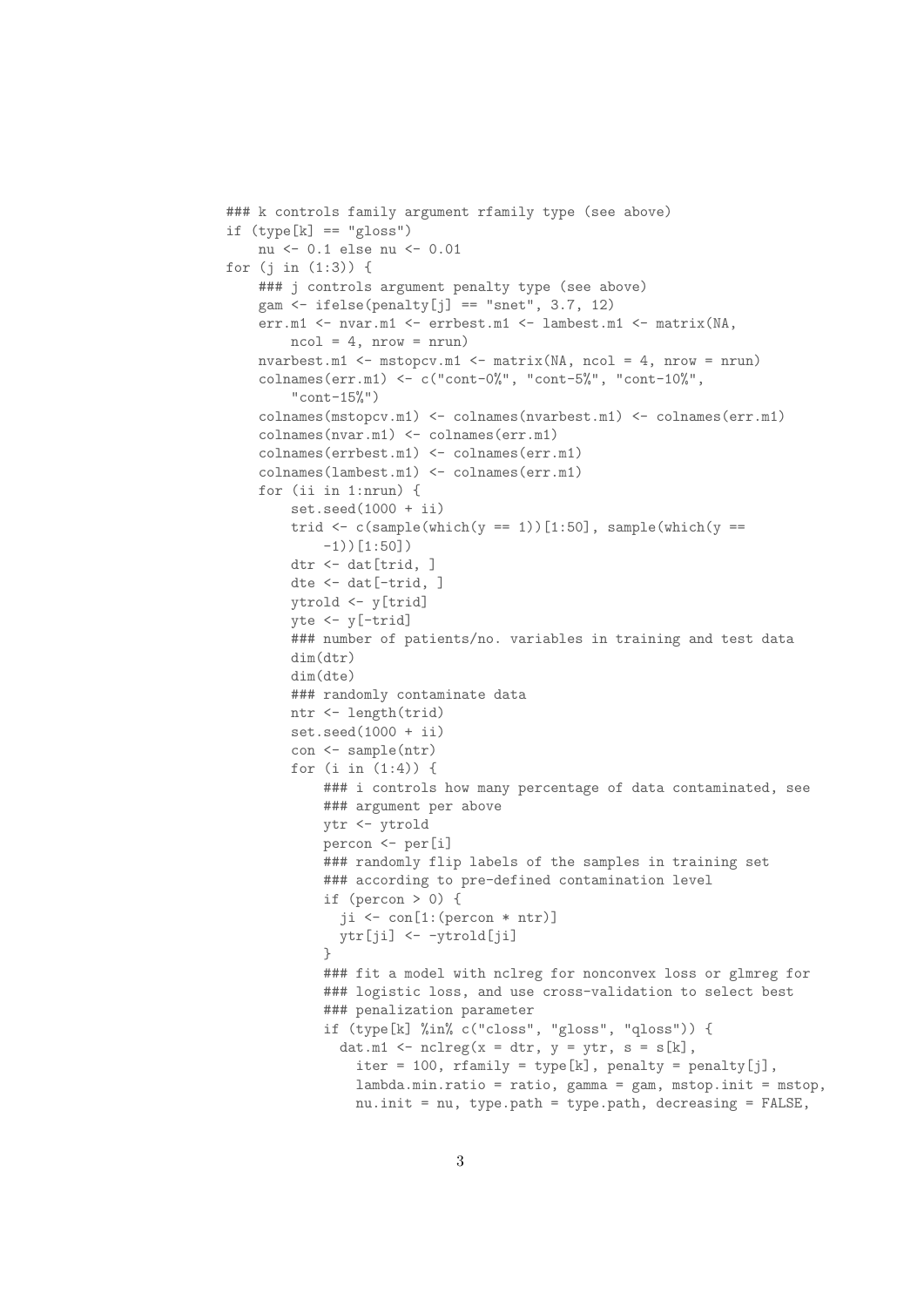```
type.init = "bst")lambda <- dat.m1$lambda[1:nlam]
      set.seed(1000 + ii)cvm1 \le cv.nclreg(x = dtr, y = ytr, nfolds = 5,
        n.corees = n.corees, s = s[k], lambda = lambda,rfamily = type[k], penalty = penalty[j],gamma = gam, type = tuning, plot.it = FALSE,
       type.init = dat.m1$type.init, mstop.init = dat.m1$mstop.init,
       nu.init = dat.m1$nu.init, type.path = type.path,
        decreasing = dat.m1$decreasing)
      err1 <- predict(dat.m1, newdata = dte, newy = yte,
       type = "error")
    } else {
      dat.m1 <- glmreg(x = dtr, y = (ytr + 1)/2,family = type[k], penalty = penalty[j], lambda.min.ratio = ratio,
        gamma = gam)set.seed(1000 + ii)cvm1 <- cv.glmreg(x = dtr, y = (ytr + 1)/2,
        nfolds = 5, n.cores = n.cores, lambda = dat.m1$lambda,
       family = type[k], penalty = penalty[j], gamma = gam,
        plot.it = FALSE)
      err1 <- apply((yte > -1) != predict(dat.m1,
        newx = dte, type = "class"), 2, mean)}
    optmstop <- cvm1$lambda.which
    err.m1[ii, i] <- err1[optmstop]
   nvar.m1[ii, i] <- length(predict(dat.m1, which = optmstop,
      type = "nonzero"))
    errbest.m1[ii, i] <- min(err1, na.rm = TRUE)
    lambest.m1[ii, i] <- which.min(err1)
   nvarbest.m1[ii, i] <- length(predict(dat.m1,
      which = which.min(err1), type = "nonzero"))
}
if (ii%%nrun == 0) {
    if (type[k] %in% c("closs", "gloss", "qloss"))
      cat(paste("\ref{m}), type1[k], ", s=", s[k],
        sep = ""), "\n") else cat(paste("\nfamily ", type1[k], sep = ""),
      ''\n\langle n" \ranglepentype <- switch(penalty[j], enet = "LASSO",
      mnet = "MCP", snet = "SCAD")cat("penalty=", pentype, "\n")
    if (penalty[j] %in% c("snet", "mnet"))
      cat("gamma=", gam, "\\n")cat("best misclassification error\n")
    print(round(apply(errbest.m1, 2, summary7), 4))
    cat("which lambda has best error\n")
   print(round(apply(lambest.m1, 2, summary7), 1))
    cat("number of variables selected with best error\n")
   print(round(apply(nvarbest.m1, 2, summary7),
```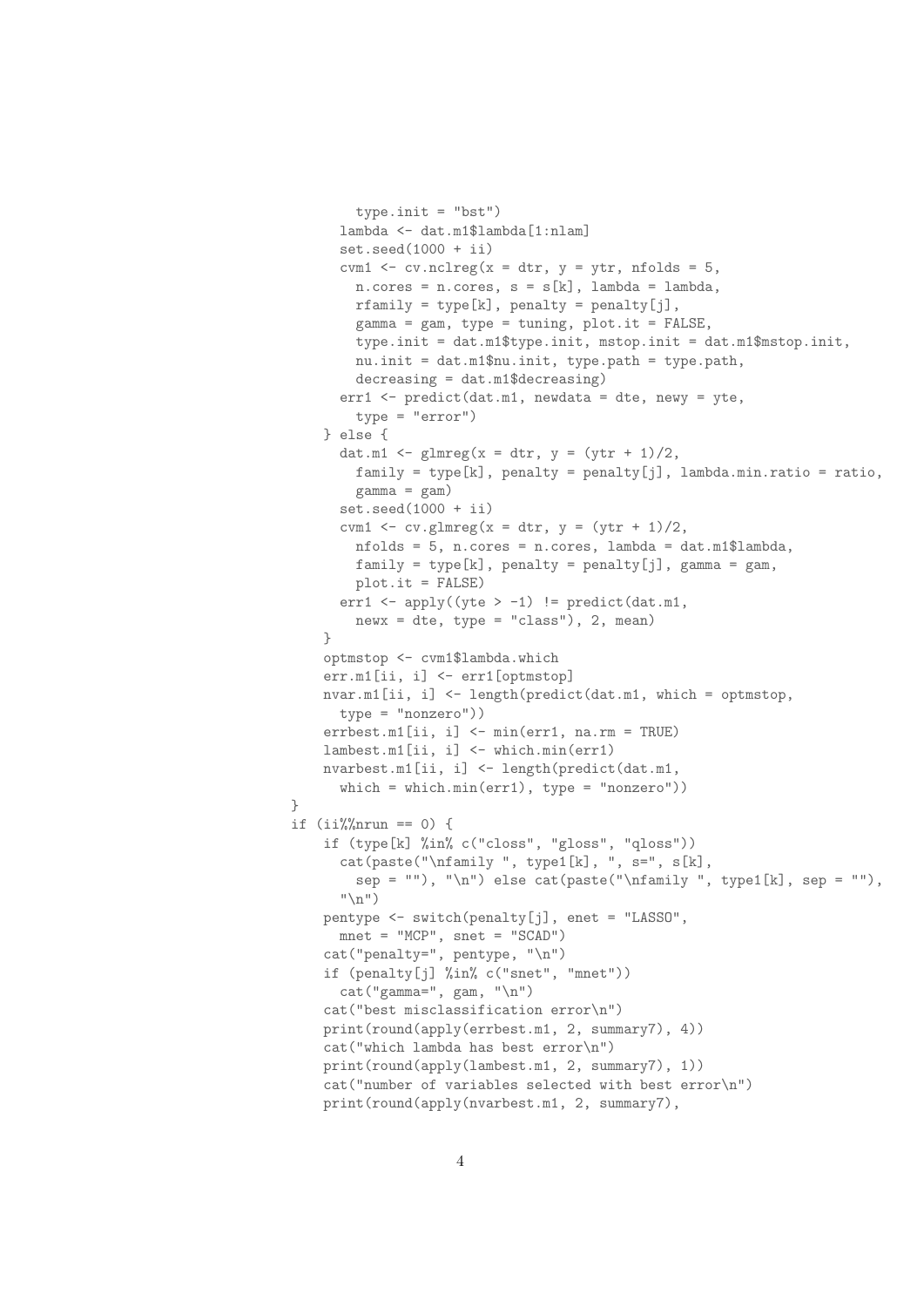```
1))
               cat("CV based misclassification error\n")
               print(round(apply(err.m1, 2, summary7), 4))
               cat("number of variables selected by CV\n")
               print(round(apply(nvar.m1, 2, summary7), 1))
               if (plot.it) {
                 par(mfrow = c(2, 1))boxplot(err.m1, main = "Misclassification error",
                   subset = ", sub = paste(type1[k], "-", pentype,
                    sep = "")boxplot(nvar.m1, main = "No. variables", subset = "",
                  sub = paste(typel[k], "-", pentype, sep = "")}
           }
       }
   }
}
print(proc.time() - ptm)sessionInfo()
## R version 4.0.3 (2020-10-10)
## Platform: x86_64-pc-linux-gnu (64-bit)
## Running under: Ubuntu 18.04.5 LTS
##
## Matrix products: default
## BLAS: /usr/lib/x86_64-linux-gnu/blas/libblas.so.3.7.1
## LAPACK: /usr/lib/x86_64-linux-gnu/lapack/liblapack.so.3.7.1
##
## locale:
## [1] LC_CTYPE=en_US.UTF-8 LC_NUMERIC=C
## [3] LC_TIME=en_US.UTF-8 LC_COLLATE=C
## [5] LC_MONETARY=en_US.UTF-8 LC_MESSAGES=en_US.UTF-8
## [7] LC_PAPER=en_US.UTF-8 LC_NAME=C
## [9] LC_ADDRESS=C LC_TELEPHONE=C
## [11] LC_MEASUREMENT=en_US.UTF-8 LC_IDENTIFICATION=C
##
## attached base packages:
## [1] stats graphics grDevices utils datasets
## [6] methods base
##
## other attached packages:
## [1] knitr_1.28
##
## loaded via a namespace (and not attached):
## [1] compiler_4.0.3 magrittr_1.5 formatR_1.7
## [4] tools_4.0.3 R.rsp_0.43.2 stringi_1.4.6
## [7] R.methodsS3_1.8.0 stringr_1.4.0 xfun_0.14
## [10] digest_0.6.25 R.cache_0.14.0 R.utils_2.9.2
```